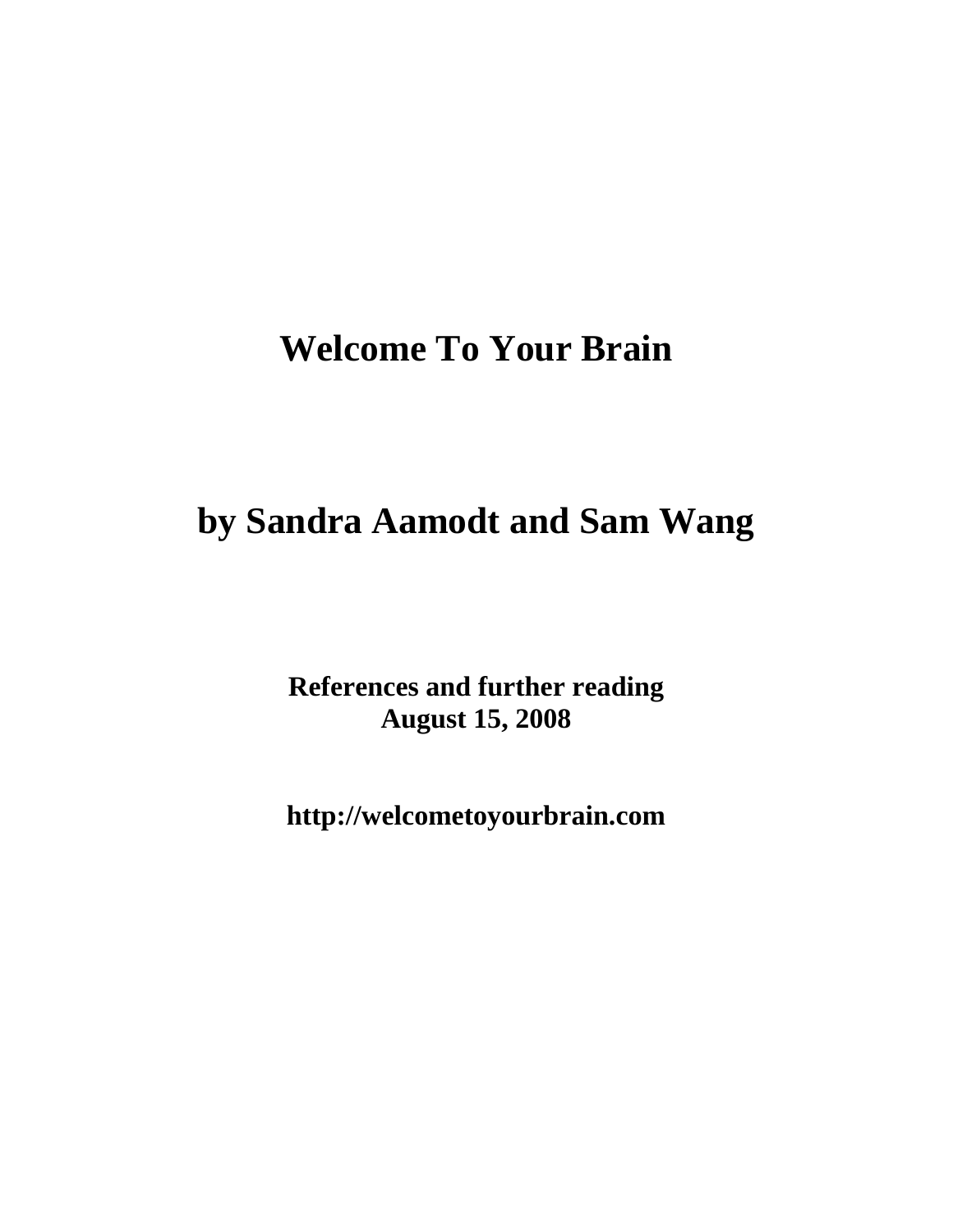## **References and further reading**

To delve more deeply into neuroscience, a good place to start is *Neuroscience: Exploring the Brain*, by Mark F. Bear, Barry W. Connors, and Michael A. Paradiso (Lippincott, Williams, and Wilkins) or *Neuroscience* by Dale Purves *et al.* (Sinauer and Associates). An advanced reference with a medical emphasis is *Principles of Neural Science* by Eric R. Kandel, James H. Schwartz, and Thomas M. Jessell (McGraw-Hill Medical). The magazine *Scientific American Mind* is an excellent way to keep up with recent discoveries.

For high school students, if you find this book interesting we encourage you to consider a career as a neuroscientist. Working neuroscientists often find it helpful to have some background in at least a few of the following areas: biology, chemistry, computer science, engineering, genetics, mathematics, physics, and psychology. Come on in, the water's fine!

The following references give more details about topics in the book and can be found at http://welcometoyourbrain.com.

## **Chapter 1**

Editorial (2003) Brain myths. *Nature Neuroscience*, 6:99.

- M.S. Gazzaniga (1998, July) The split brain revisited. *Scientific American*, 279(7):50-55.
- D. Kahneman (2002, December 8) Maps of bounded rationality: a perspective on intuitive judgment and choice. Nobel Prize lecture.
- R. Sperry (1981, December 8) Some effects of disconnecting the cerebral hemispheres. Nobel Prize lecture.

#### **Chapter 2**

- S. Baxendale (2004) Memories aren't made of this: amnesia at the movies. *British Medical Journal*, 329:1480-1483.
- E.R. Burroughs (1918) *Tarzan and the Jewels of Opar*. Chicago: A.C. McClurg.
- G. Parker (1901) *The Right of Way*. New York: Harper & Bros. Available at Arthur's Classic Novels, http://arthursclassicnovels.com/arthurs/

- L.C. Aiello, P. Wheeler (1995) The expensive-tissue hypothesis: the brain and the digestive system in human and primate. *Current Anthropology*, 36:199-221.
- K.C. Catania, D.C. Lyon, O.B. Mock, J.H. Kaas (1999) Cortical organization in shrews: evidence from five species. *Journal of Comparative Neurology*, 410:55-72.
- H.W. Davenport (1991) Early history of the concept of chemical transmission of the nerve impulse. *The Physiologist*, 34:129-190.
- O. Loewi (1960) An autobiographic sketch. *Perspectives in Biology and Medicine*, Autumn:3-25.
- G.B. Samuelsen, N. Bogdanović, H. Laursen, N. Graem, J.F. Larsen, B. Pakkenberg (2000) Total cell number in fetal brain. *Image Analysis and Stereology*, 19:35-38.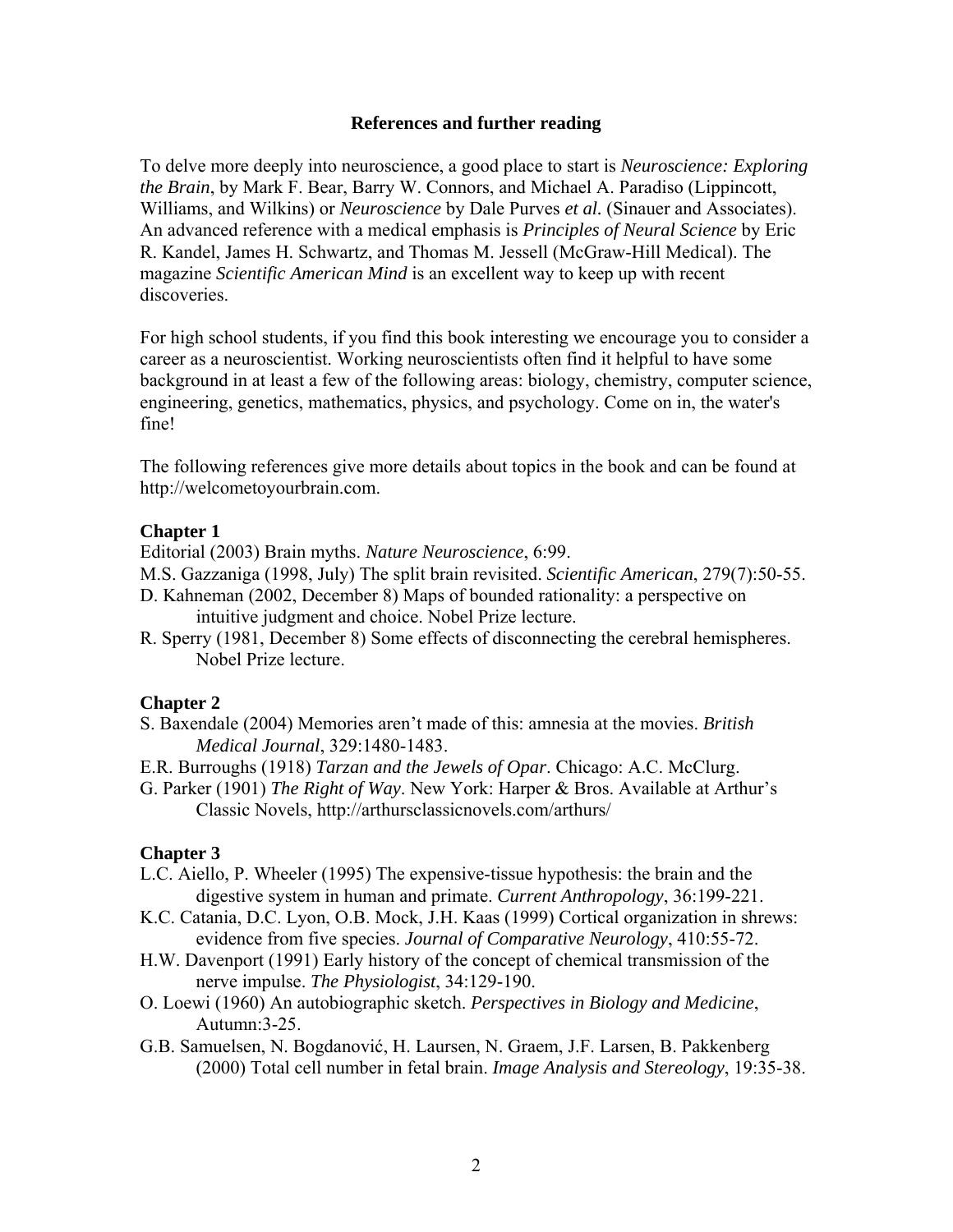L. Sokoloff (1996) Cerebral metabolism and visualization of cerebral activity. In *Comprehensive Human Physiology, Vol. I* (pp. 579-602), ed. R. Greger, U. Windhorst. Berlin, Germany: Springer.

# **Chapter 4**

- K. Cho (2001) Chronic 'jet lag' produces temporal lobe atrophy and spatial cognitive deficits. *Nature Neuroscience*, 4:567-568.
- J.L. Kavanau (1998) Vertebrates that never sleep: implications for sleep's basic function. *Brain Research Bulletin*, 46:269-279.
- S.B. Khalsa, M.E. Jewett, C. Cajochen, C.A. Czeisler (2003) A phase response curve to single bright light pulses in human subjects. *Journal of Physiology*, 549:945-952.
- E. Marder, D. Bucher (2001) Central pattern generators and the control of rhythmic movements. *Current Biology*, 11:R986-R996.
- S. Panda, J.B. Hogenesch, S.A. Kay (2002) Circadian rhythms from flies to human. *Nature*, 417:329-335.
- W.S. Pray (2000) The sleep-wake cycle and jet lag. *Communication*, 13-16.
- S.M. Reppert, D.R. Weaver (2001) Molecular analysis of mammalian circadian rhythms. *Annual Review of Physiology*, 63:647-676.
- L. Wetterberg (1994) Light and biological rhythms. *Journal of Internal Medicine*, 235:5- 19.

# **Chapter 5**

- L. Bordone, L. Guarente (2005) Calorie restriction, SIRT1 and metabolism: understanding longevity. *Nature Reviews: Molecular Cell Biology*, 6:298-305.
- R.D. Cone (2005) Anatomy and regulation of the central melanocortin system. *Nature Neuroscience*, 8:571-578.
- S.D. Hursting, J.A. Lavigne, D. Berrigan, S.N. Perkins, J.C. Barrett (2003) Calorie restriction, aging, and cancer prevention: mechanisms of action and applicability to humans. *Annual Review of Medicine*, 54:131-152.
- H. Münzberg, M.G. Myers Jr. (2005) Molecular and anatomical determinants of central leptin resistance. *Nature Neuroscience*, 8:566-570.

- Interesting visual illusions that exploit the quirks of the brain's visual system can be found at http://www.michaelbach.de/ot/index.html.
- A. Amedi, N. Raz, P. Pianka, R. Malach, E. Zohary (2003) Early 'visual' cortex activation correlates with superior verbal memory performance in the blind. *Nature Neuroscience*, 6:758-766.
- A. Amedi, A. Floel, S. Knecht, E. Zohary, L.G. Cohen (2004) Transcranial magnetic stimulation of the occipital pole interferes with verbal processing in blind subjects. *Nature Neuroscience*, 7:1266-1270.
- I. Fine, A.R. Wade, A.A. Brewer, M.G. May, D.F. Goodman, G.M. Boynton, B.A. Wandell, D.I.A. MacLeod (2003) Long-term deprivation affects visual perception and cortex. *Nature Neuroscience*, 6:915-916.
- D.H. Hubel (1981, December 8) Evolution of ideas on the primary visual cortex, 1955- 1978: a biased historical account. Nobel Prize lecture.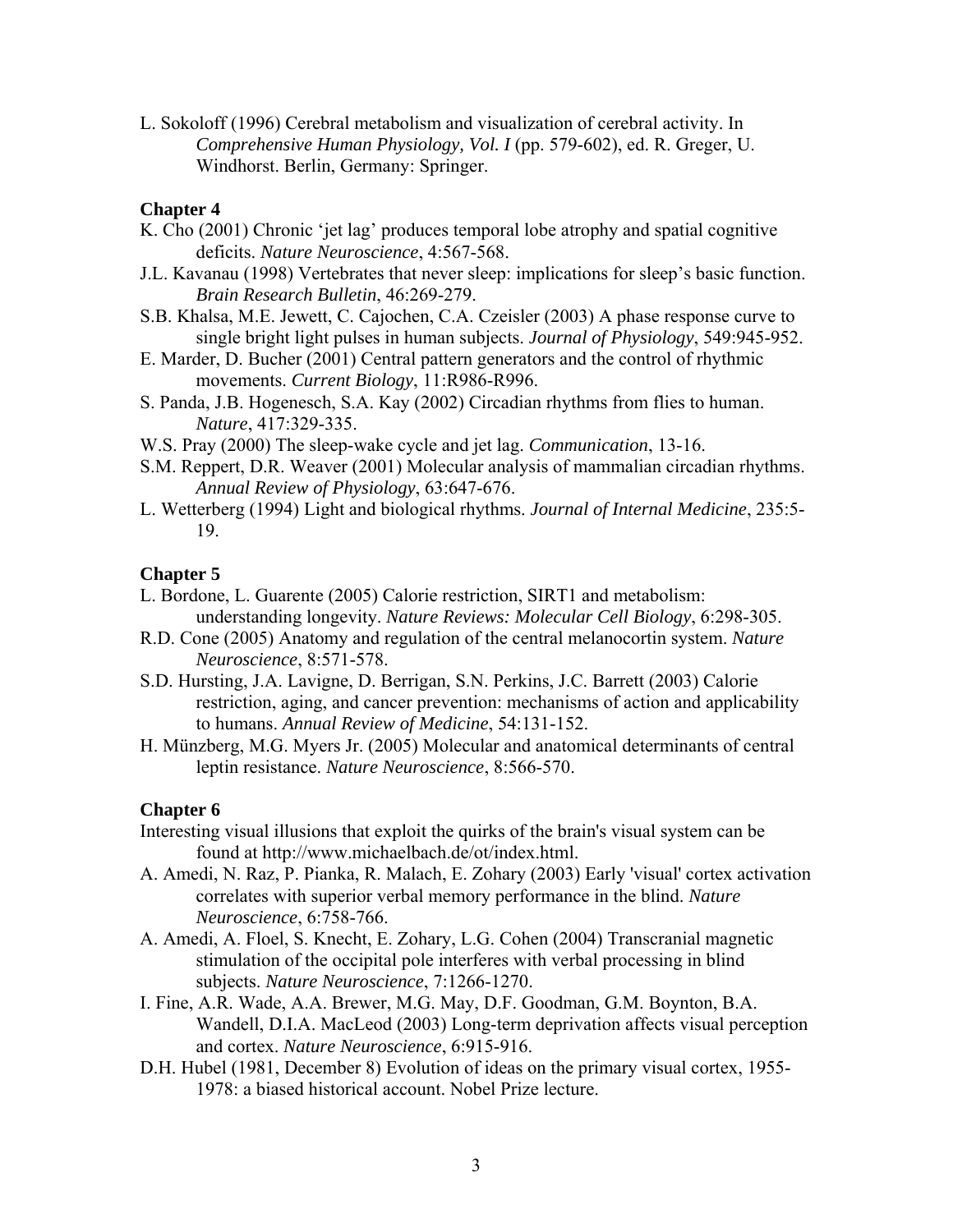- N. Lessard, M. Pare, F. Lepore, M. Lassonde (1998) Early-blind human subjects localize sound sources better than sighted subjects. *Nature*, 395:278-280.
- R.Q. Quiroga, L. Reddy, G. Kreiman, C. Koch, I. Fried (2005) Invariant visual representation by single neurons in the human brain. *Nature*, 435:1102-1107.
- R. Snowden, P. Thompson, T. Troscianko (2006) *Basic Vision: An Introduction to Visual Perception*. Oxford: Oxford University Press.

- A.J. Hudspeth (1997) How hearing happens. *Neuron*, 19:947-950.
- N. Suga (1990, June) Biosonar and neural computation in bats. *Scientific American*, 262(6): 60-68.
- W.A. Yost (2006) *Fundamentals of Hearing, Fifth Edition: An Introduction*. San Diego: Academic Press.

## **Chapter 8**

- L.B. Buck (2004) Unraveling the sense of smell. Nobel Prize lecture, 8 December 2004.
- J.M. Garcia-Moreno (2006) Reflejo fótico de estornudo o síndrome de estornudos heliooftálmicos incoercibles autosómico dominante. *Neurología*, 21:26-33.
- M. Hersch (2000) Loss of ability to sneeze in lateral medullary syndrome. *Neurology*, 54:520-527.
- S. Nonaka, T. Unno, Y. Ohta, S. Mori (1990) Sneeze-evoking region within the brainstem. *Brain Research*, 511:265-270.
- B.W. Whitman, R.J. Packer (1993) The photic sneeze reflex: literature review and discussion. *Neurology*, 43:868-871.
- G.Q. Zhao, Y. Zhang, M.A. Hoon, J. Chandrashekar, I. Erlenbach, N.J.P. Ryba, C.S. Zuker (2003) The receptors for mammalian sweet and umami taste. *Cell*, 115:255-266.

## **Chapter 9**

The quote on prediction has been ascribed to both Niels Bohr and Yogi Berra. We can't find evidence for who said it first.

- F. Benedetti, H.S. Mayberg, T.D. Wager, C.S. Stohler, J.-K. Zubieta (2005) Neurobiological mechanisms of the placebo effect. *Journal of Neuroscience*, 25:10390-10402.
- S.J. Blakemore, D.M. Wolpert, C.D. Frith (1998) Central cancellation of self-produced tickle sensation. *Nature Neuroscience*, 1:635-640.
- R.C. deCharms, F. Maeda, G.H. Glover, D. Ludlow, J.M. Pauly, D. Soneji, J.D. Gabrieli, S.C. Mackey (2005) Control over brain activation and pain learned by using realtime functional MRI. *Proceedings of the National Academy of Sciences USA*, 102:18626-18631.
- E. Ernst (2006) Acupuncture-a critical analysis. *Journal of Internal Medicine*, 259:125- 137.
- E. Manheimer, A. White, B. Berman, K. Forys, E. Ernst (2005) Meta-analysis: acupuncture for low back pain. *Annals of Internal Medicine*, 142:651-663.
- L. Weiskrantz, J. Elliott, C. Darlington (1971) Preliminary observations on tickling oneself. *Nature*, 230:598-599.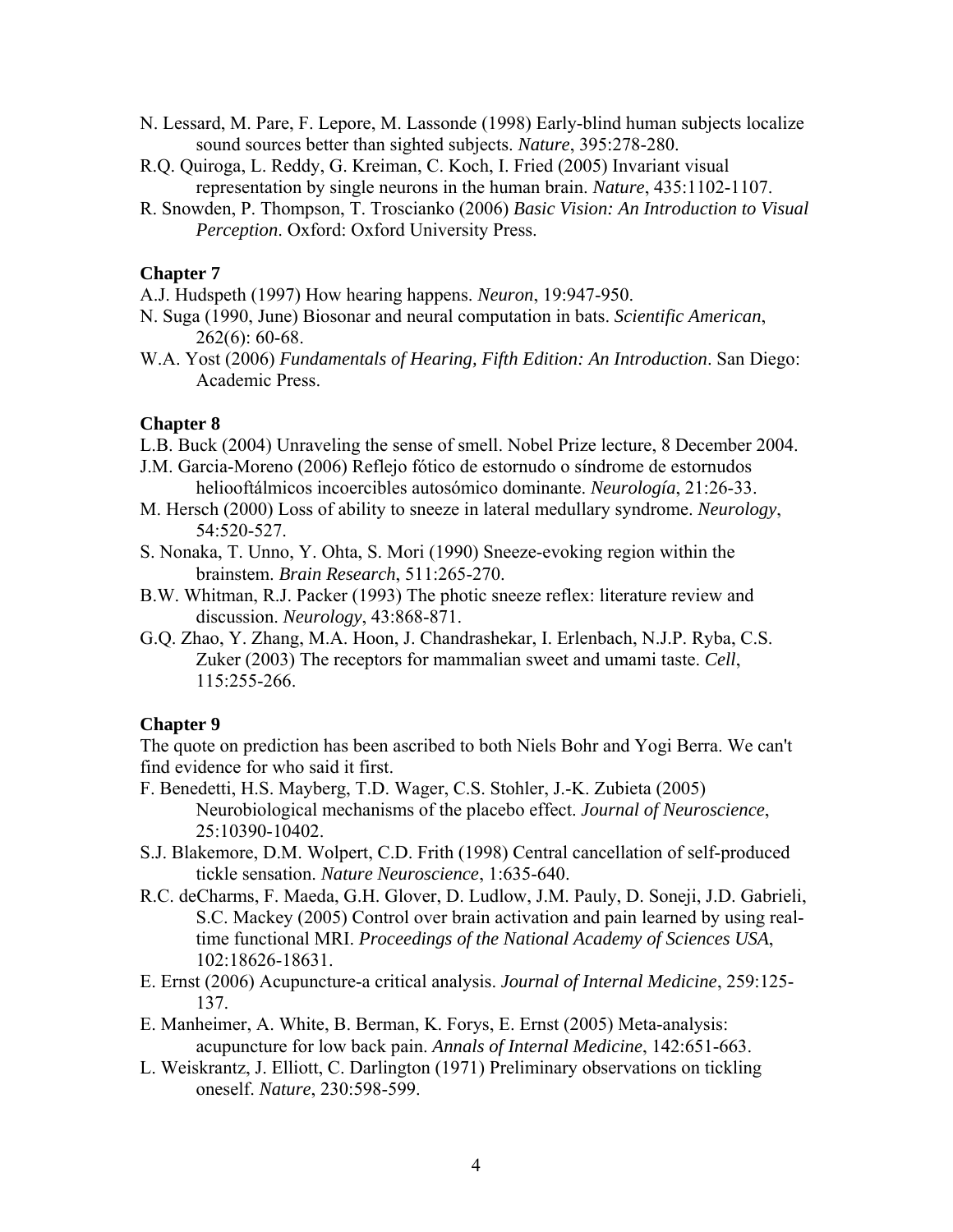- A. Bangerter, C. Heath (2004) The Mozart effect: tracking the evolution of a scientific legend. *British Journal of Social Psychology*, 43:605-623.
- J.T. Bruer (2002) Avoiding the pediatrician's error: how neuroscientists can help educators (and themselves). *Nature Neuroscience*, 5 supplement:1031-1033.
- Y.Kozorovitskiy, C.G. Gross, C. Kopil, L. Battaglia, M. McBreen, A.M. Stranahan, E. Gould (2005) Experience induces structural and biochemical changes in the adult primate brain. *Proceedings of the National Academy of Sciences USA*, 102:17478- 17482.
- M.J. Meaney, M. Szyf (2005) Environmental programming of stress responses through DNA methylation: life at the interface between a dynamic environment and a fixed genome. *Dialogues in Clinical Neuroscience*, 7:103-123.
- F.H. Rauscher, G.L. Shaw, K.N. Ky (1993) Music and spatial task performance. *Nature*, 365:611.
- K.M. Steele, S. dalla Bella, I. Peretz, T. Dunlop, L.A. Dawe, G.K. Humphrey, R.A. Shannon, J.L. Kirby Jr., C.G. Olmstead (1999) Prelude or requiem for the 'Mozart effect'? *Nature*, 400:827-828.
- C.R. Pryce, D. Rüedi-Bettschen, A.C. Dettling and J. Feldon (2002) Early life stress: long-term physiological impact in rodents and primates. *News in Physiological Sciences*, 17:150-155.
- H. van Praag, G. Kempermann, F.H. Gage (2000) Neural consequences of environmental enrichment. *Nature Reviews: Neuroscience*, 1:191-198.
- I.C.G. Weaver, N. Cervoni, F.A. Champagne, A.C. D'Alessio, S. Sharma, J.R. Seckl, S. Dymov, M. Szyf, M.J. Meaney (2004) Epigenetic programming by maternal behavior. *Nature Neuroscience*, 7:847-854.
- I.C.G. Weaver, M.J. Meaney, M. Szyf (2006) Maternal care effects on the hippocampal transcriptome and anxiety-mediated behaviors in the offspring that are reversible in adulthood. *Proceedings of the National Academy of Sciences USA*, 103:3480- 3485.

- R. Hull, J. Vaid (2007) Bilingual language lateralization: a meta-analytic tale of two hemispheres. *Neuropsychologia*, 45:1987-2008.
- K.H. Kim, N.R. Relkin, K.M. Lee, J. Hirsch (1997) Distinct cortical areas associated with native and second languages. *Nature*, 388:171-174.
- S. Koelsch (2005) Neural substrates of processing syntax and semantics in music. *Current Opinion in Neurobiology*, 15:207-212.
- P. Marler (1991) Song-learning behavior: the interface with neuroethology. *Trends in Neurosciences*, 14:199-206.
- E.L. Newport (2004) Maturational constraints on language learning. *Cognitive Science*, 14:11-28.
- A.D. Patel (2003) Language, music, syntax and the brain. *Nature Neuroscience*, 6:674- 681.
- J.R. Saffran, G.J. Griepentrog (2001) Absolute pitch in infant auditory learning: evidence for developmental reorganization. *Developmental Psychology*, 37:74-85.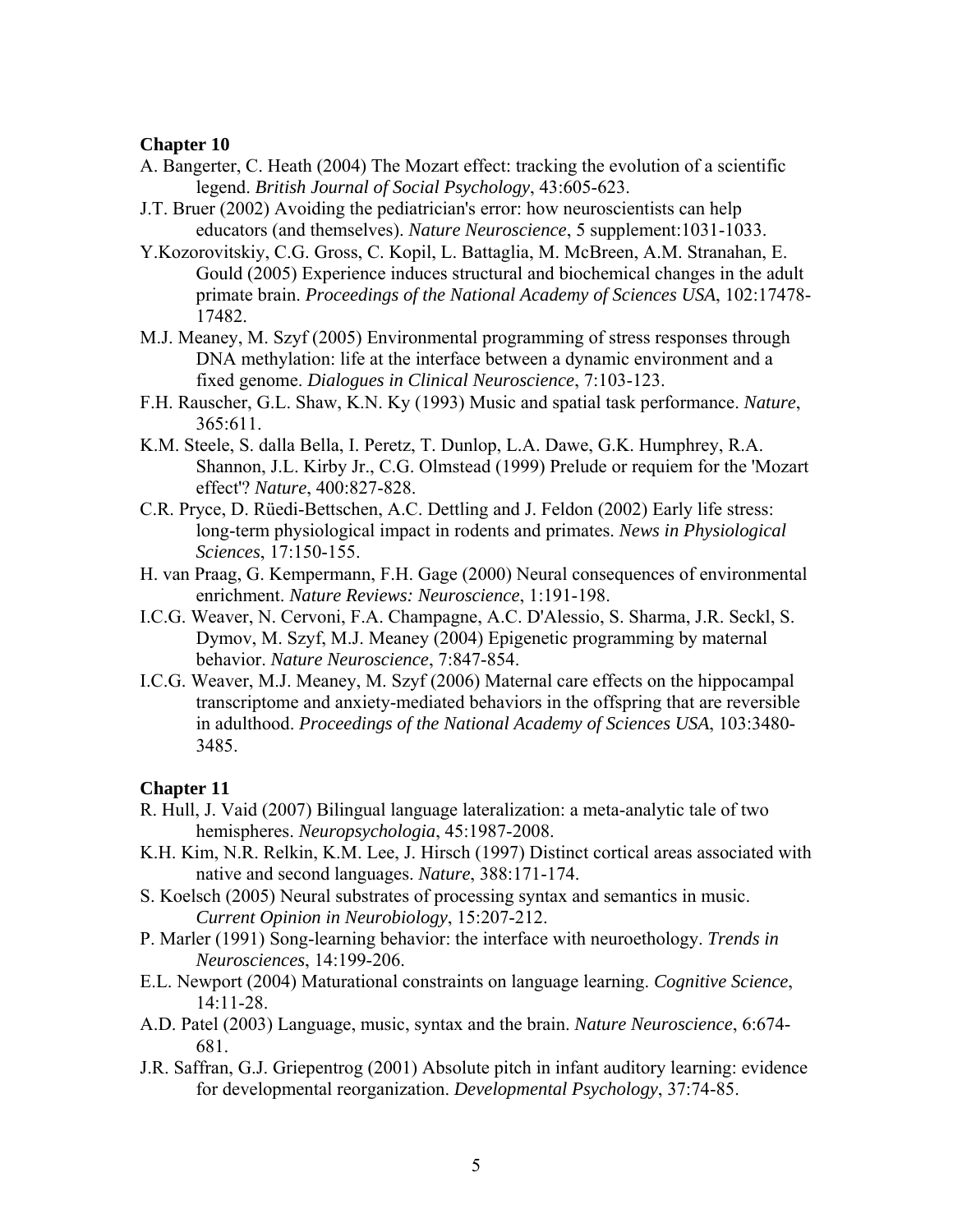L. J. Trainor (2005) Are there critical periods for musical development? *Developmental Psychobiology*, 46:262-278.

# **Chapter 12**

- B.J. Casey, A. Galvan, T.A. Hare (2005) Changes in cerebral functional organization during cognitive development. *Current Opinion in Neurobiology*, 15:239-244.
- N. Gogtay, J.N. Giedd, L. Lusk, K.M. Hayashi, D. Greenstein, A.C. Vaituzis, T.F. Nugent III, D.H. Herman, L.S. Clasen, A.W. Toga, J.L. Rapoport, P.M. Thompson (2004) Dynamic mapping of human cortical development during childhood through early adulthood. *Proceedings of the National Academy of Sciences USA*, 101:8174-8179.
- C.S. Green, D. Bavelier (2003) Action video game modifies visual selective attention. *Nature*, 423:534-537.
- C.S. Green, D. Bavelier (2006) Enumeration versus multiple object tracking: the case of action video game players. *Cognition*, 101:217-245.
- G. Miller (2006) The thick and thin of brainpower: developmental timing linked to IQ. *Science*, 311:1851.
- P. Shaw, D. Greenstein, J. Lerch, L. Clasen, R. Lenroot, N. Gogtay, A. Evans, J. Rapoport, J. Giedd (2006) Intellectual ability and cortical development in children and adolescents. *Nature*, 440:676-679.
- C.L. Sisk, D.L. Foster (2004) The neural basis of puberty and adolescence. *Nature Neuroscience*, 10:1040-1047.
- D. van Essen, E.E. Marder, S.F. Heinemann (2007) The adolescent brain. *Society for Neuroscience Brain Briefings.*

# **Chapter 13**

- K.S. LaBar, R. Cabeza (2006) Cognitive neuroscience of emotional memory. *Nature Reviews: Neuroscience*, 7:54-64.
- J. LeDoux (1998) *The emotional brain: the mysterious underpinnings of emotional life.* New York: Simon and Schuster.
- S. Maren, G.J. Quirk (2004) Neuronal signalling of fear memory. *Nature Reviews: Neuroscience*, 5:944-952.
- M. Naveh-Benjamin (1990) The acquisition and retention of knowledge:exploring mutual benefits to memory research and the educational setting. *Applied Cognitive Psychology*, 4:295-320.
- D. Rohrer, H. Pashler (2007) Increasing retention without increasing study time. *Current Directions in Psychological Science*, 16:183-186.
- D.L. Schacter (1996) *Searching for memory: the brain, the mind, and the past.* New York: Basic Books.
- T.J. Shors (2006) Stressful experience and learning across the lifespan. *Annual Review of Psychology*, 57:55-85.

- R.L. Buckner (2004) Memory and executive function in aging and AD: multiple factors that cause decline and reserve factors that compensate. *Neuron*, 44:195-208.
- S.N. Burke, C.A. Barnes (2006) Neural plasticity in the ageing brain. *Nature*, 7:30-40.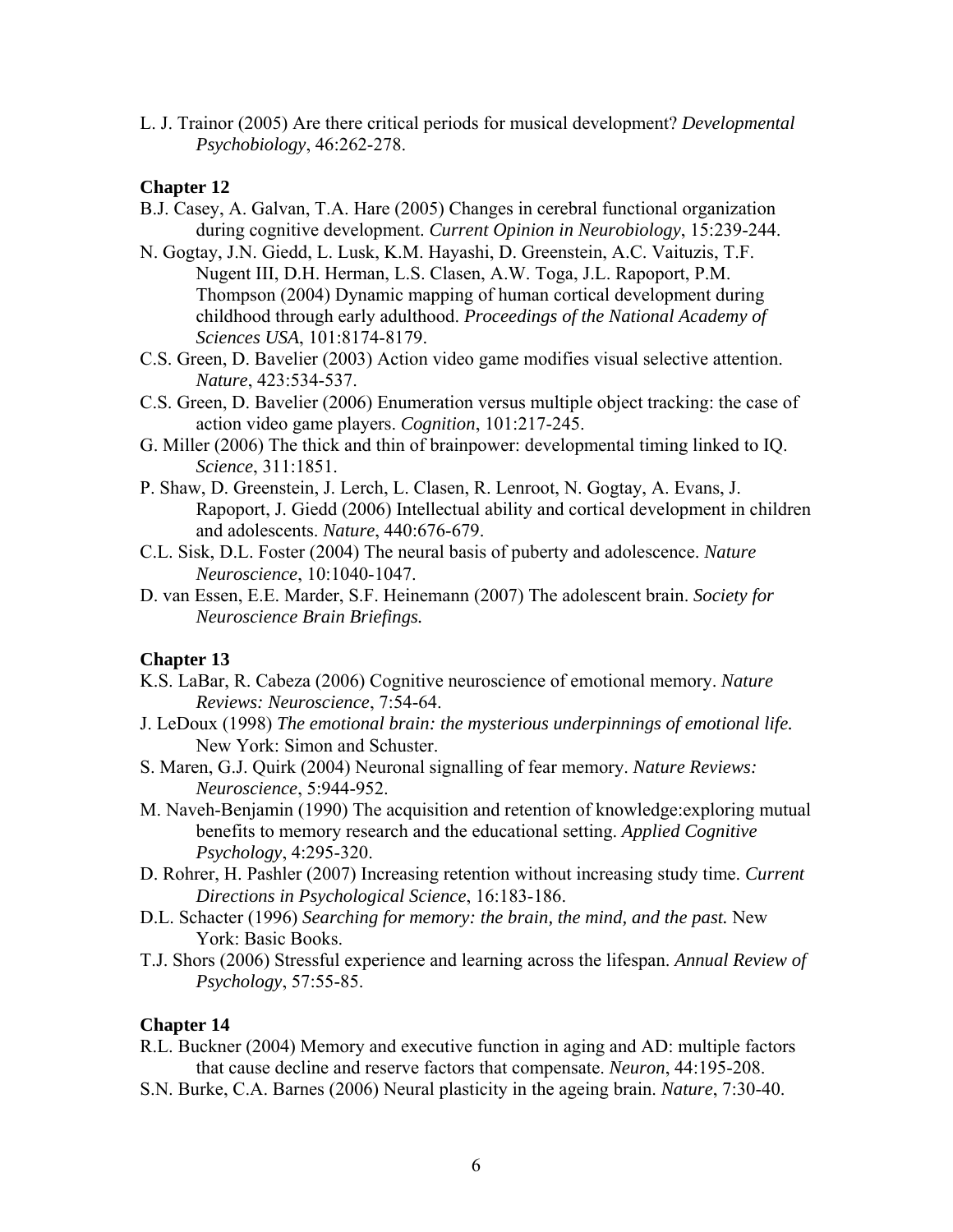- S. Colcombe and A.F. Kramer (2003) Fitness effects on the cognitive function of older adults: a meta-analytic study. *Psychological Science*, 14:125-130.
- M.G. Dik, D.J.H. Deeg, M. Visser, C. Jonker (2003) Early life physical activity and cognition at old age. *Journal of Clinical and Experimental Neuropsychology*, 25:643-653.
- C. Gross (2000) Neurogenesis in the adult brain: death of a dogma. *Nature Reviews: Neuroscience*, 1:67-73.
- A.S. Khachaturian, C.D. Corcoran, L.S. Mayer, P.P. Zandi, J.C.S. Breitner (2004) Apolipoprotein E ε4 count affects age at onset of Alzheimer disease, but not lifetime susceptibility: the Cache County study. *Archives of General Psychiatry*, 61:518-524.
- A.F. Kramer, K.I. Erickson, S. J. Colcombe (2006) Exercise, cognition, and the aging brain. *Journal of Applied Physiology*, 101:1237-1242.
- J. Lindsay, D. Laurin, R. Verreault, R. Hébert, B. Helliwell, G.B. Hill, I. McDowell (2002) Risk factors for Alzheimer's disease: a prospective analysis from the Canadian Study of Health and Aging. *American Journal of Epidemiology*, 166:445-453.
- M. Mather, L.L. Carstensen (2005) Aging and motivated cognition: the positivity effect in attention and memory. *Trends in Cognitive Sciences*, 9:496-502.
- K.N. Ochsner, J.J. Gross (2005) The cognitive control of emotion. *Trends in Cognitive Sciences*, 9:242-249.
- S.L. Willis, S.L. Tennstedt, M. Marsiske, K. Ball, J. Elias, K. Mann Koepke, J.N. Morris, G.W. Rebok, F.W. Unverzagt, A.M. Stoddard, E. Wright (2006) Long-term effects of cognitive training on everyday functional outcomes in older adults. *Journal of the American Medical Association*, 296:2805-2814.

- R.W. Byrne (1997) Machiavellian intelligence. *Evolutionary Anthropology*, 5:172-180.
- R. Coloma, J.M. Lluis-Font, A. Andrés-Pueyo (2005) The generational intelligence gains are caused by decreasing variance in the lower half of the distribution: supporting evidence for the nutrition hypothesis. *Intelligence*, 33:83-91.
- W.T. Dickens, J.R. Flynn (2001) Heritability estimates versus large environmental effects: the IQ paradox resolved. *Psychological Review*, 108:346-369.
- S.L. Gilbert, W.B. Dobyns, B.T. Lahn (2005) Genetic links between brain development and brain evolution. *Nature Reviews: Genetics*, 5:581-590.
- R. Plomin, S.M. Kosslyn (2001) Genes, brain and cognition. *Nature Neuroscience*, 4:1153-1155.

- R. Adolphs (2003) Cognitive neuroscience of human social behaviour. *Nature Reviews: Neuroscience*, 4:165-178.
- A.J. Calder, A.D. Lawrence, A.W. Young (2001) Neuropsychology of fear and loathing. *Nature Reviews: Neuroscience*, 2:352-363.
- A.R. Damasio, D. Tranel, H. Damasio (1990) Individuals with sociopathic behavior caused by frontal damage fail to respond automatically to social stimuli. *Behavioural Brain Research*, 41:81-94.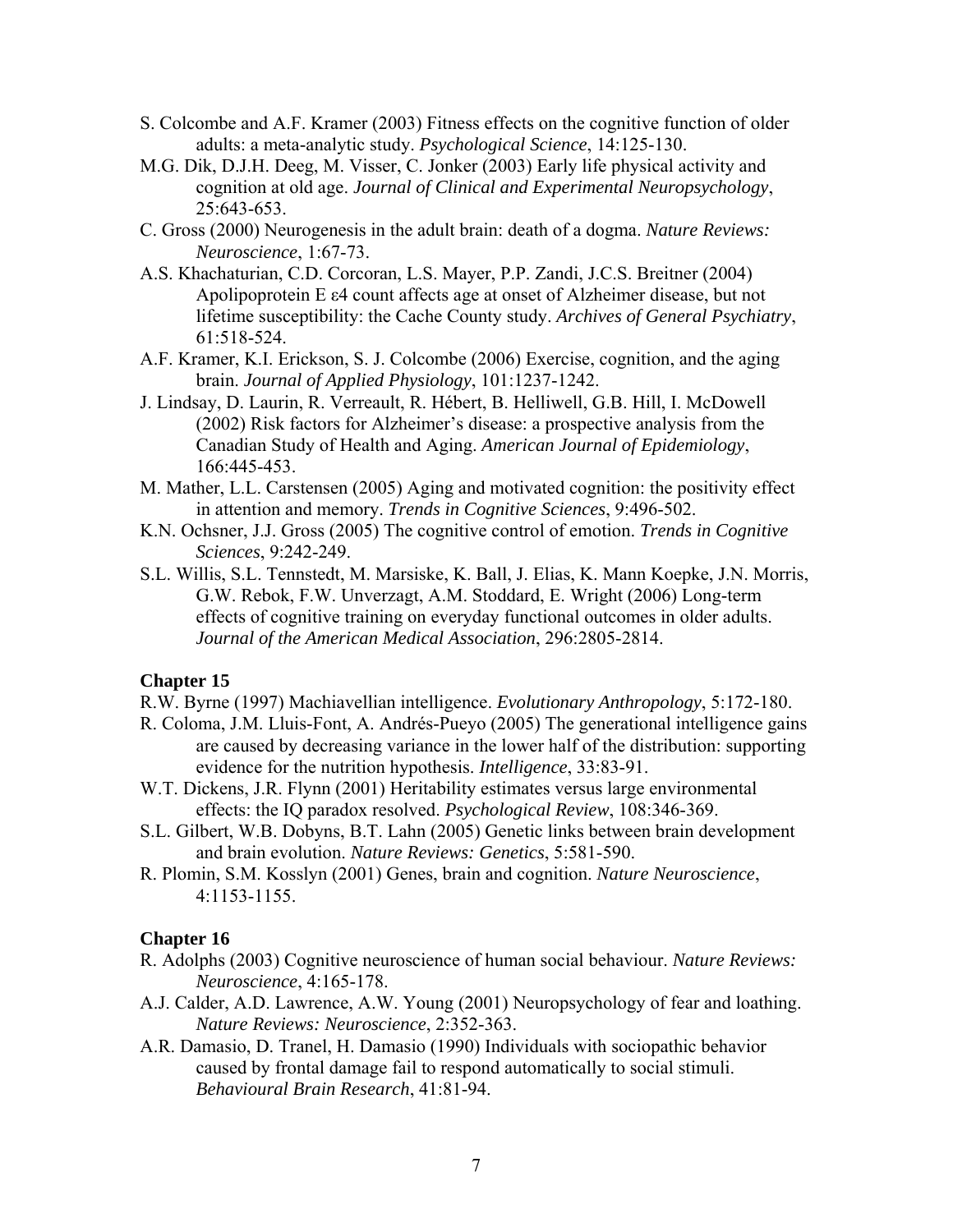- A.R. Damasio, T.J. Grabowski, A. Bechara, H. Damasio, L.L.B. Ponto, J. Parvizi, R.D. Hichwa (2000). Subcortical and cortical brain activity during the feeling of selfgenerated emotions. *Nature Neuroscience*, 3:1049-1056.
- J. Greene (2003) From neural 'is' to moral 'ought': what are the moral implications of neuroscientific moral psychology? *Nature Reviews: Neuroscience*, 4:847-850.
- M.L. Kringelbach (2005) The human orbitofrontal cortex: linking reward to hedonic experience. *Nature Reviews: Neuroscience*, 6:691-702.
- D. Mobbs, M.D. Greicius, E. Abdel-Azim, V. Menon, A.L. Reiss (2003) Humor modulates the mesolimbic reward centers. *Neuron*, 40:1041-1048.
- D. Mobbs, C.C. Hagan, E. Azim, V. Menon, A.L. Reiss (2005) Personality predicts activity in reward and emotional regions associated with humor. *Proceedings of the National Academy of Sciences USA*, 102:16502-16506.
- K.N. Ochsner, J.J. Gross (2005), *op. cit.* (see Chapter 14).
- E.A. Phelps, J.E. LeDoux (2005) Contributions of the amygdala to emotion processing: from animal models to human behavior. *Neuron*, 48:175-187.
- B. Wild, F.A. Rodden, W. Grodd, W. Ruch (2003) Neural correlates of laughter and humour. *Brain*, 126:2121-2138.

- A. Garakani, S.J. Mathew, D.S. Charney (2006) Neurobiology of anxiety disorders and implications for treatment. *Mount Sinai Journal of Medicine*, 73:941-949.
- M. Gerardi, B.O. Rothbaum, K. Ressler, M. Heekin, A. Rizzo (2008) Virtual reality exposure therapy using a virtual Iraq: case report. *Journal of Traumatic Stress*, 21:209-213.
- C. Gross, R. Hen (2004) The developmental origins of anxiety. *Nature Reviews: Neuroscience*, 5:545-552.
- S. Halpern (2008, May 19) Virtual Iraq: using simulation to treat a new generation of traumatized veterans. *New Yorker*.
- S.D. Hollon, M.O. Stewart, D. Strunk (2006) Enduring effects for cognitive behavior therapy in the treatment of depression and anxiety. *Annual Review of Physiology*, 57:285-315.
- E.D. Leonardo, R. Hen (2006) Genetics of affective and anxiety disorders. *Annual Review of Physiology*, 57:117-37.
- T. Sharot, E.A. Martorella, M.R. Delgado, E.A. Phelps (2007) How personal experience modulates the neural circuitry of memories of September 11. *Proceedings of the National Academy of Sciences USA*, 104:389-394.

- D.G. Blanchflower, A.J. Oswald (2004) Money, sex and happiness: an empirical study. *Scandinavian Journal of Economics*, 106:393-415.
- K.W. Brown, R.M. Ryan (2003) The benefits of being present: mindfulness and its role in psychological well-being. *Journal of Personality and Social Psychology*, 84:822-848.
- E. Diener, S. Oishi, R.E. Lucas (2003) Personality, culture, and subjective well-being: emotional and cognitive evaluations of life. *Annual Review of Physiology*, 54:403- 425.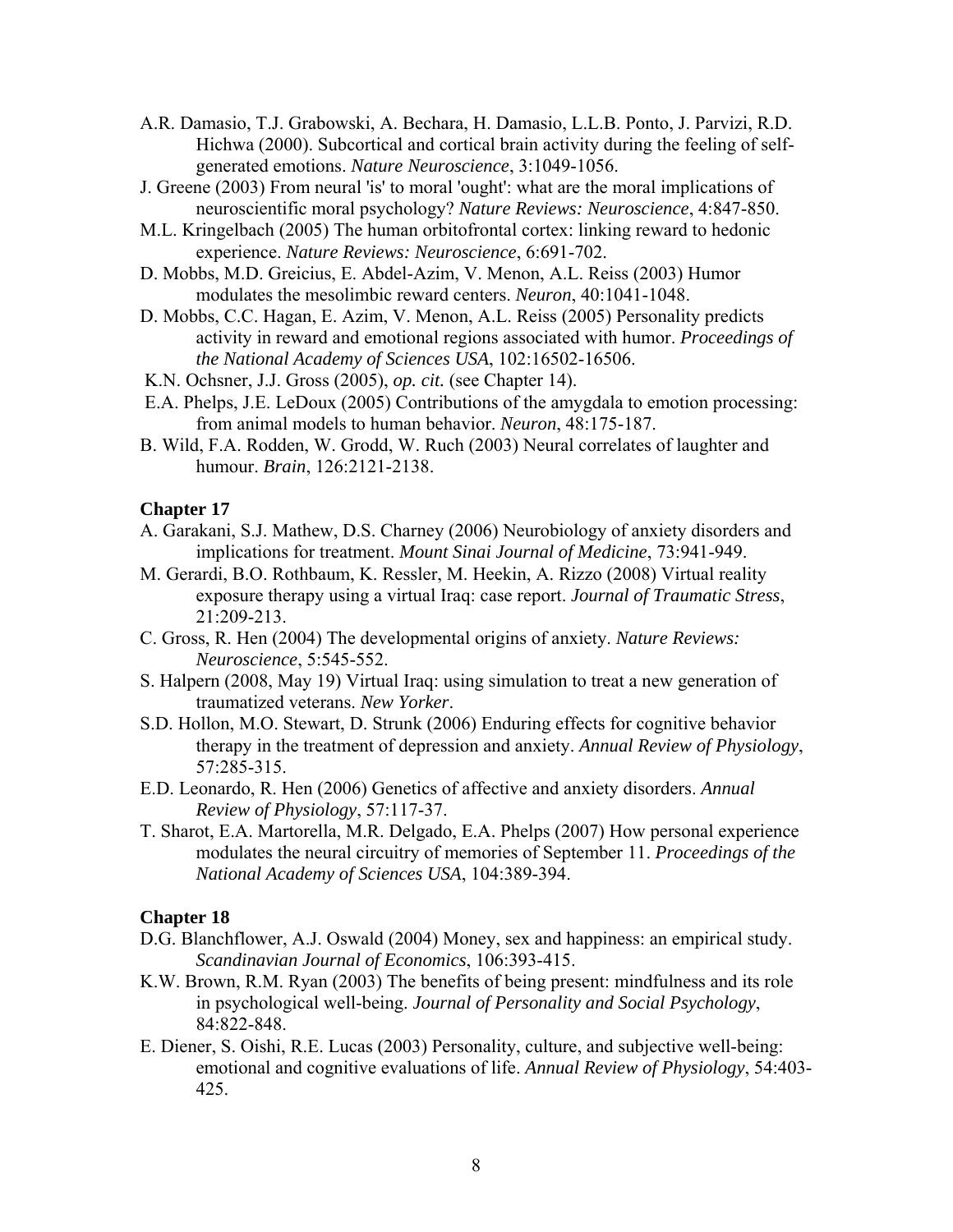- E. Diener, R.E. Lucas, C.N. Scollon (2006) Beyond the hedonic treadmill: revising the adaptation theory of well-being. *American Psychologist*, May-June:305-314.
- R.A. Emmons, M.E. McCullough (2003) Counting blessings versus burdens: an experimental investigation of gratitude and subjective well-being in daily life. *Journal of Personality and Social Psychology*, 84:377-389.
- D. Gilbert (2006) *Stumbling on happiness*. New York: Knopf.
- C.B. Holroyd, M.G.H. Coles (2002) The neural basis of human error processing: reinforcement learning, dopamine, and the error-related negativity. *Psychological Review*, 109:649-709.
- R.E. Lucas, A.E. Clark, Y. Georgellis, E. Diener (2003) Reexamining adaptation and the set point model of happiness: reactions to changes in marital status. *Journal of Personality and Social Psychology*, 84:527-539.
- P. Redgrave, K. Gurney (2006) The short-latency dopamine signal: a role in discovering novel actions? *Nature Reviews: Neuroscience*, 7:967-975.
- W. Schultz (2006) Behavioral theories and the neurophysiology of reward. *Annual Review of Physiology*, 57:87-115.
- M.E.P. Seligman (2002) *Authentic happiness: using the new positive psychology to realize your potential for lasting fulfillment*. New York: Free Press.
- P. Taylor, C.Funk, P. Craighill (2006) Are we happy yet? *Pew Research Center: A Social Trends Report*, 1-41.

 The concept that a species-wide trait such as variability can have an evolutionary advantage is controversial because it goes against the standard view that selection occurs only at the level of individuals. However, theoretical modeling suggests that group selection is possible for complex traits, such as personality, that are determined by many genes. For a current view see http://en.wikipedia.org/wiki/Group\_selection.

- R.P. Ebstein (2006) The molecular genetic architecture of human personality: beyond self-report questionnaires. *Molecular Psychiatry*, 11:427-445.
- S.D. Gosling, S.Vazire (2002) Are we barking up the right tree? Evaluating a comparative approach to personality. *Journal of Research in Personality*, 36:607- 614.
- B. Hare, I. Plyusnina, N. Ignacio, O. Schepina, A. Stepika, R. Wrangham, L.Trut (2005) Social cognitive evolution in captive foxes is a correlated by-product of experimental domestication. *Current Biology*, 15:226-230.
- J.A. Mather, R.C. Anderson (1993) Personalities of octopuses (*Octopus rubescens*). *Journal of Comparative Psychology*, 107:336-340.
- C. Siebert (2006, January 22) The animal self. *New York Times*.
- L. Trut (1999) Early canid domestication: the farm-fox experiment. *American Scientist* 87:160-169.

- T. Esch, G.B. Stefano (2005) The neurobiology of love. *Neuroendocrinology Letters*, 26:176-192.
- H. Fisher, A. Aron, L.L. Brown (2005) Romantic love: an fMRI study of a neural mechanism for mate choice. *Journal of Comparative Neurology*, 493:58-62.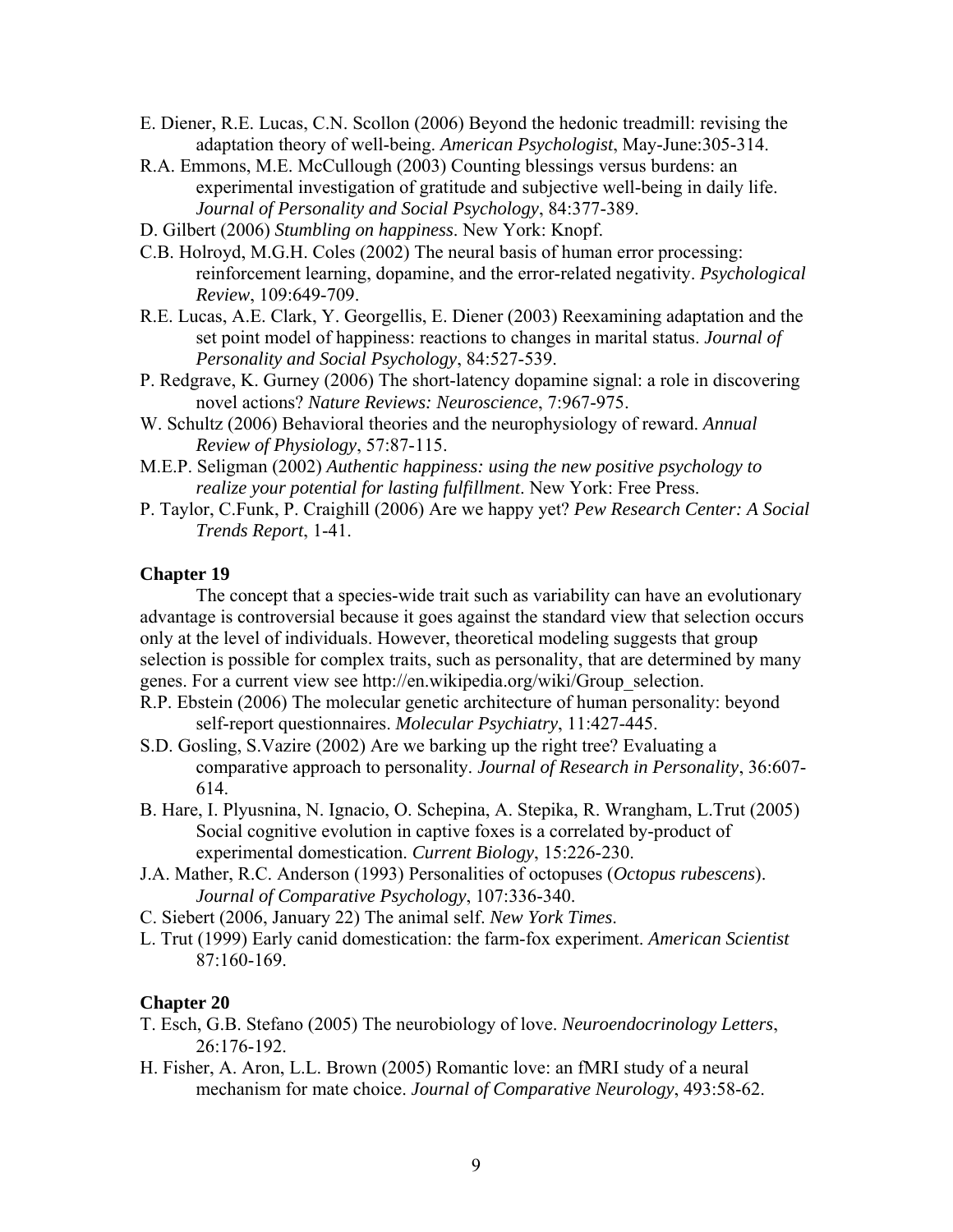- S. Hamann, R.A. Herman, C.L. Nolan, K. Wallen (2004) Men and women differ in amygdala response to visual sexual stimuli. *Nature Neuroscience*, 7:411-416.
- G. Holstege, J.R. Georgiadis, A.M.J. Paans, L.C. Meiners, F.H.C.E. van der Graaf, A.A.T. Simone Reinders (2003) Brain activation during human male ejaculation. *Journal of Neuroscience*, 23:9185.9193.
- T.R. Insel (2003) Is social attachment an addictive disorder? *Physiology and Behavior*, 79:351-357.
- E.B. Keverne, J.P. Curley (2004) Vasopressin, oxytocin and social behaviour. *Current Opinion in Neurobiology*, 14:777-783.
- M. Kosfeld, M. Heinrichs, P.J. Zak, U. Fischbacher, E. Fehr (2005) Oxytocin increases trust in humans. *Nature*, 435:673-676.
- M.M. Moore (1985) Nonverbal courtship patterns in women: context and consequences. *Ethology and Sociobiology*, 6:237-247
- J.A. Morris, C.L. Jordan, S.M. Breedlove (2004) Sexual differentiation of the vertebrate nervous system. *Nature Neuroscience*, 7:1034-1039.
- B.S. Mustanski, M.L. Chivers, J.M. Bailey (2002) A critical review of recent biological research on human sexual orientation. *Annual Review of Sex Research*, 12:89-140.
- L.J. Young, Z. Wang (2004) The neurobiology of pair bonding. *Nature Neuroscience*, 7:1048-1054.

- R.F. Baumeister, E. Bratslavsky, M. Muraven, D.M. Tice (1998) Ego depletion: is the active self a limited resource? *Journal of Personality and Social Psychology*, 74:1252-1265.
- W.D. Casebeer (2003) Moral cognition and its neural constituents. *Nature Reviews: Neuroscience*, 4:841-846.
- R. Feynman (1975) *Los Alamos from below: reminiscences 1943-1945.* University of California at Santa Barbara Public Lecture..
- M.T. Gailliot, R.F. Baumeister, C.M. DeWall, J.K. Maner, E. Ashby Plant, D.M. Tice, L.E. Brewer, B.J. Schmeichel (2007) Self-control relies on glucose as a limited energy source: willpower is more than a metaphor. *Journal of Personality and Social Psychology*, 92:325-336.
- P.W. Glimcher (2002) Decisions, decisions, decisions: choosing a biological science of choice. *Neuron*, 36:323-332.
- D. Kahneman, A. Tversky (1982) On the study of statistical intuitions. *Cognition*, 11:123-141.
- B. Kast (2001) Decisions, decisions…. *Nature*, 411:126-128.
- J. Moll, R. Zahn, R. de Oliveira-Souza, F. Krueger, J. Grafman (2005) The neural basis of human moral cognition. *Nature Reviews: Neuroscience*, 6:799-809.
- B. Schwartz (2004) *The paradox of choice: why more is less*. New York: Ecco.
- K.D. Vohs, T.F. Heatherton (2000) Self-regulatory failure: a resource-depletion approach. *Psychological Science*, 11:249-254.

# **Chapter 22**

M.J. Burish, H.Y. Kueh, S.S.-H. Wang (2004) Brain architecture and social complexity in modern and ancient birds. *Brain, Behavior and Evolution*, 63:107-124.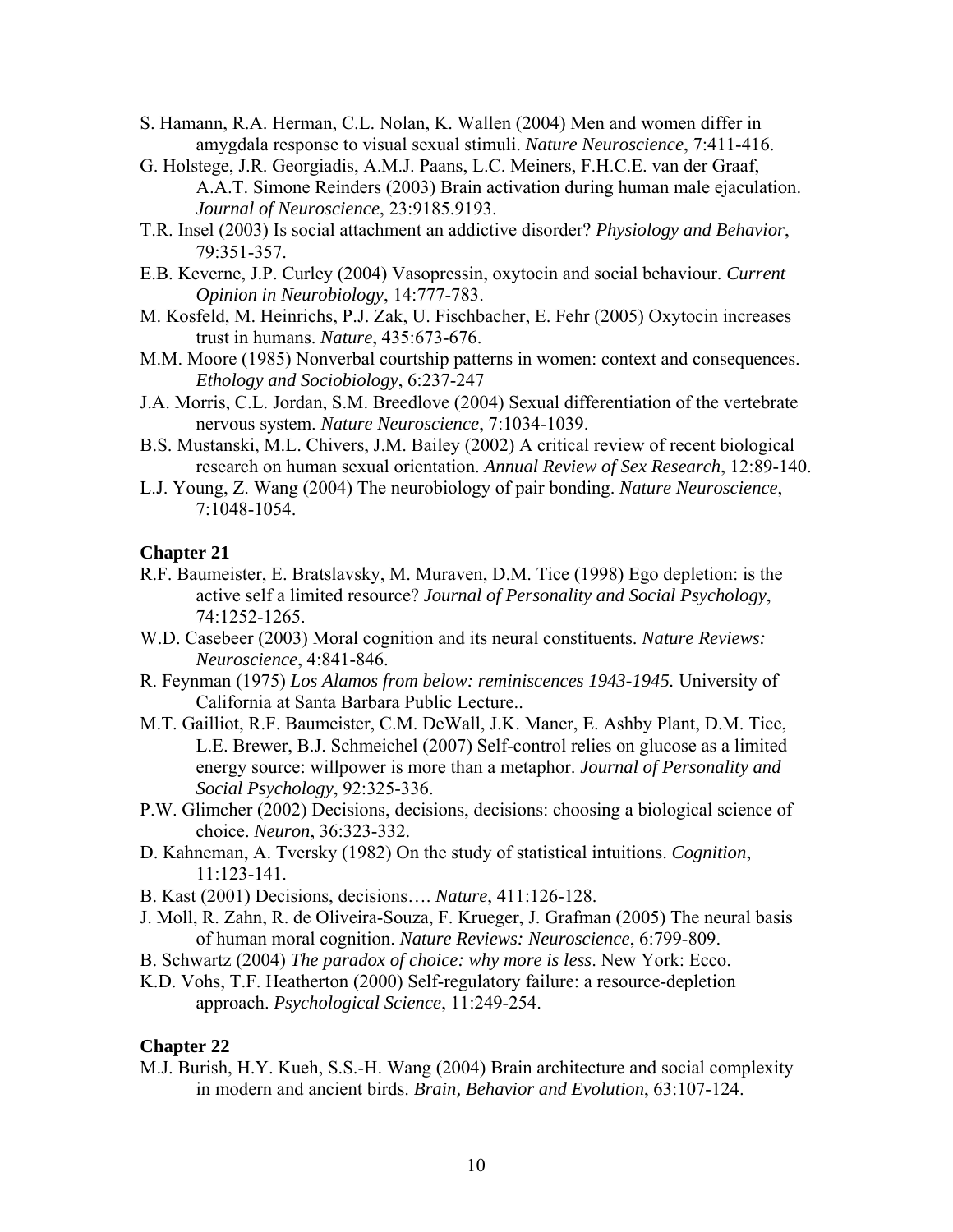- J. Duncan (2005) Frontal lobe function and general intelligence: why it matters. *Cortex*, 41:215-217.
- N.J. Emery, N.S. Clayton (2004) The mentality of crows: convergent evolution of intelligence in corvids and apes. *Science*, 306:1903-1907.
- G. Fiorito, P. Scotto (1992) Observational learning in *Octopus vulgaris*. *Science*, 256:545-547.
- J.M. Fuster (2005) The cortical substrate of general intelligence. *Cortex*, 41:228-229.
- K.H. Harrison, P.R. Hof, S.S.-H. Wang (2002) Scaling laws in the mammalian neocortex: does form provide clues to function? *Journal of Neurocytology*, 31:289-298.
- J.H. Kaas (2000) Why is brain size so important: design problems and solutions as neocortex gets bigger or smaller. *Brain and Mind*, 1:7-23.
- D. Posthuma, E.J.C. de Geus, W.F.C. Baaré, H.E. Hulshoff Pol, R.S. Kahn, D.I. Boomsma (2002) The association between brain volume and intelligence is of genetic origin. *Nature Neuroscience*, 5:83-84.
- A.A.S. Weir, J. Chappell, A. Kacelnik (2002) Shaping of hooks in New Caledonian crows. *Science*, 297:981.

- A.D. Ekstrom, M.J. Kahana, J.B. Caplan, T.A. Fields, E.A. Isham, E.L. Newman, I. Fried (2003) Cellular networks underlying human spatial navigation. *Nature*, 425:184- 188.
- E. Loftus, K. Ketchum (1994) *The Myth of Repressed Memory: False Memories and Allegations of Sexual Abuse*. New York: St. Martin's Press.
- E.A. Maguire, D.G. Gadian, I.S. Johnsrude, C.D. Good, J. Ashburner, R.S.J. Frackowiak, C.D. Frith (2000) Navigation-related structural change in the hippocampi of taxi drivers. *Proceedings of the National Academy of Sciences USA*, 97:4398-4403.
- R.J. McNally (2003) *Remembering Trauma*. Cambridge, Mass.: Belknap Press of Harvard University Press.
- B. Milner, L.R. Squire, E.R. Kandel (1998) Cognitive neuroscience and the study of memory. *Neuron*, 20:445-468.
- L.R. Squire (1986) Mechanisms of memory. *Science*, 232:1612-1619.
- C. Van Petten (2004) Relationship between hippocampal volume and memory ability in healthy individuals across the lifespan: review and meta-analysis. *Neuropsychologia*, 42:1394-1413.

- Autism Genome Project Consortium (2007) Mapping autism risk loci using genetic linkage and chromosomal rearrangements. *Nature Genetics* 39:319-328.
- J.N. Constantino, R.D. Todd (2003) Autistic traits in the general population: a twin study. *Archives of General Psychiatry*, 60:524-530.
- E. DiCicco-Bloom, C. Lord, L. Zwaigenbaum, E. Courchesne, S.R. Dager, C.Schmitz, R.T. Schultz, J. Crawley, L.J. Young (2006) The developmental neurobiology of autism spectrum disorder. *Journal of Neuroscience*, 26:6897-6906.
- R. Muhle, S.V. Trentacoste, I. Rapin (2004) The genetics of autism. *Pediatrics*, 113:e472-e486.
- S. Wang (2008, April 16) Autism myth lives on. *USA Today*.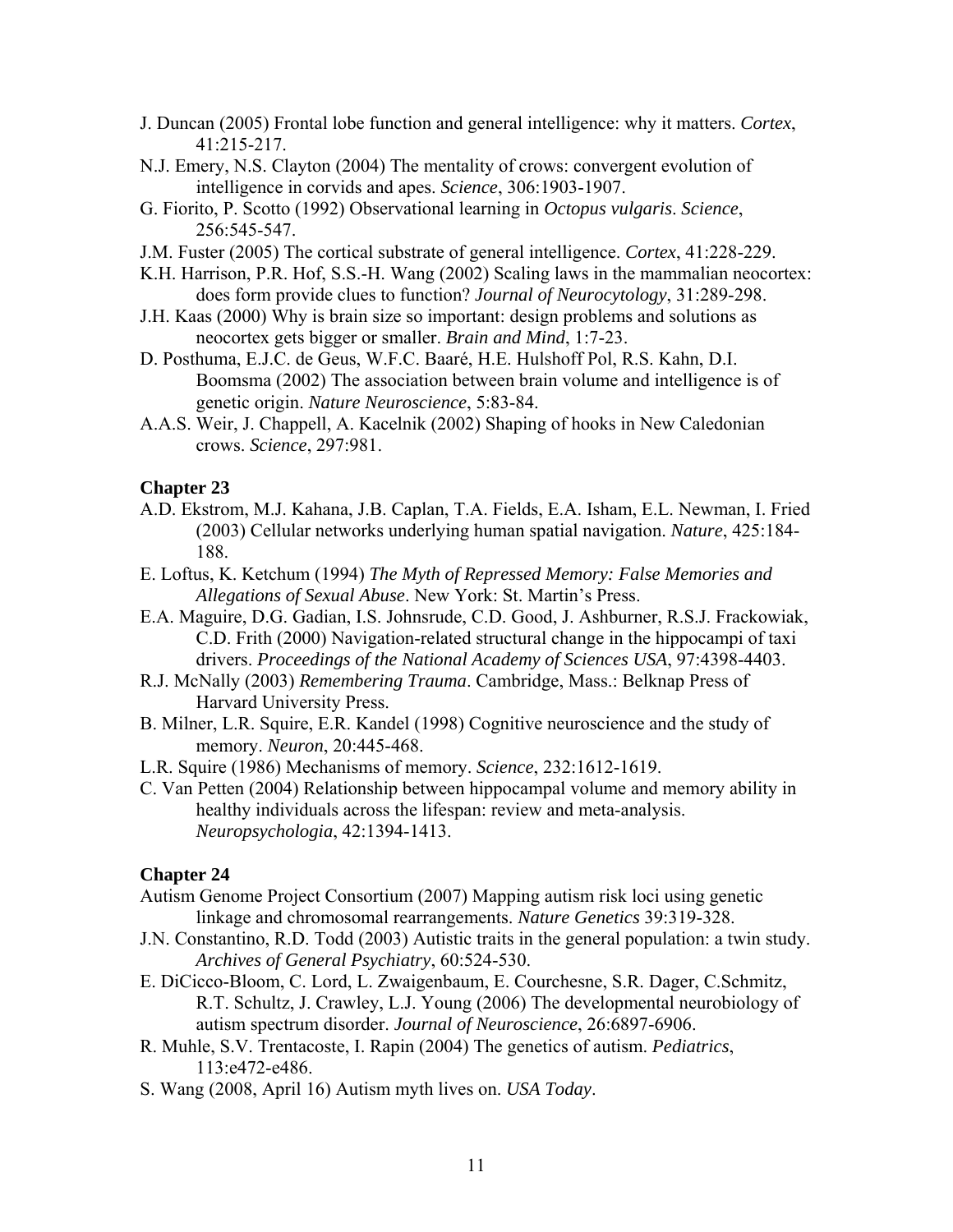Editorial (2005) Separating science from stereotype. *Nature Neuroscience*, 8:253.

- B.A. Barres (2006) Commentary: Does gender matter? *Nature*, 442:133-136.
- M.S. McGlone, J. Aronson (2006) Stereotype threat, identity salience, and spatial reasoning. *Journal of Applied Developmental Psychology*, 27:486-493.
- D. Voyer, S. Voyer, M.P. Bryden (1995) Magnitude of sex differences in spatial abilities: a meta-analysis and consideration of critical variables. *Psychological Bulletin*, 117:250-270.
- S.C. Wheeler, R.E. Petty (2001) The effects of stereotype activation on behavior: a review of possible mechanisms. *Psychological Bulletin*, 127:797-826.

# **Chapter 26**

- S.W. Anderson, A. Bechara, H. Damasio, D. Tranel, A.R. Damasio (1999) Impairment of social and moral behavior related to early damage in human prefrontal cortex. *Nature Neuroscience*, 2:1032-1037.
- J.M. Burns, R.H. Swerdlow (2003) Right orbitofrontal tumor with pedophilia symptom and constructional apraxia sign. *Archives of Neurology*, 60:437-440.
- N. Eastman, C. Campbell (2006) Neuroscience and legal determination of criminal responsibility. *Nature Reviews: Neuroscience*, 7:311-318.
- J. Greene, J. Cohen (2004) For the law, neuroscience changes nothing and everything. *Philosophical Transactions of the Royal Society of London B*, 359:1775-1785.
- R.C. Gur (2005) Brain maturation and its relevance to understanding criminal culpability of juveniles. *Current Psychiatry Reports*, 7:292-296.
- J.-D. Haynes, G. Rees (2005) Predicting the stream of consciousness from activity in human visual cortex. *Current Biology*, 15:1301-1307.
- G. Kreiman, I. Fried, C. Koch (2002) Single-neuron correlates of subjective vision in the human medial temporal lobe. *Proceedings of the National Academy of Sciences USA*, 99:8378-8383.
- B. Libet (2004) *Mind time: the temporal factor in consciousness*. Cambridge, Mass.; London: Harvard University Press.
- J. Moll, R. Zahn, R. de Oliveira-Souza, F. Krueger, J. Grafman (2005) The neural basis of human moral cognition. *Nature Reviews: Neuroscience*, 6:799-809.
- G. Rees, G. Kreiman, C. Koch (2002) Neural correlates of consciousness in humans. *Nature Reviews: Neuroscience*, 3:261-270.
- C. Sergent, S. Baillet, S. Dehaene (2005) Timing of the brain events underlying access to consciousness during the attentional blink. *Nature Neuroscience*, 8:1391-1400.

- J.S. Ballon, D. Feifel (2006) A systematic review of modafinil: potential clinical uses and mechanisms of action. *Journal of Clinical Psychiatry*, 67:554-566.
- J.A. Caldwell Jr., N.K. Smythe III, J.L. Caldwell, K.K. Hall, D.N. Norman, B.F. Prazinko, A. Estrada, P.A. Johnson, J.S. Crowley, M.E. Brock (1999) The effects of modafinil on aviator performance during 40 hours of continuous wakefulness: a UH-60 helicopter simulator study. U.S. Army Aeromedical Research Laboratory report 99-17.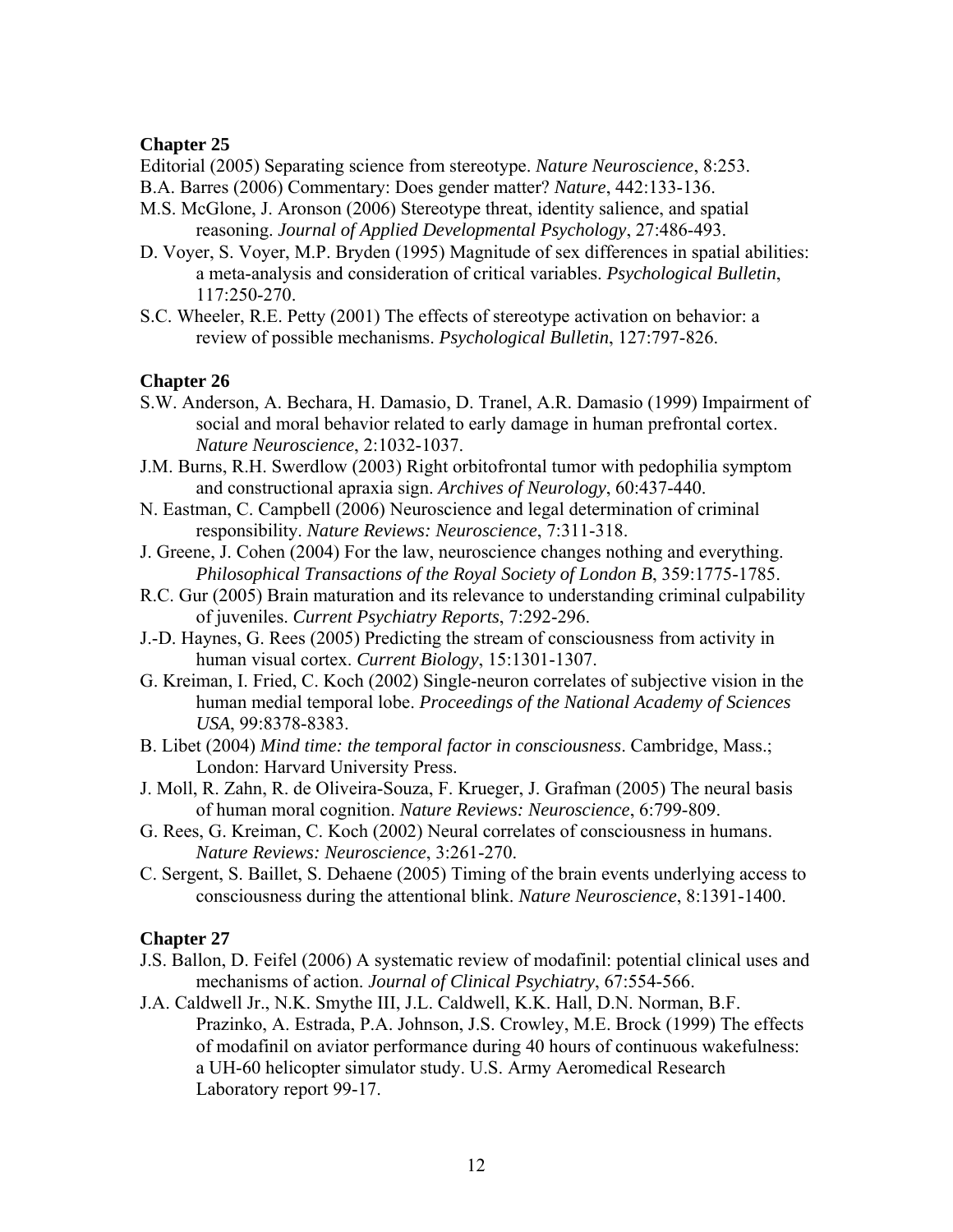- R.H. Hahnloser, A.A. Kozhevnikov, M.S. Fee (2003) An ultra-sparse code underlies the generation of neural sequences in a songbird. *Nature*, 419:65-70.
- M. Jouvet (1967, February) The states of sleep. *Scientific American*, 216(2):62-72.
- K. Louie, M.A. Wilson (2001) Temporally structure replay of awake hippocampal ensemble activity during rapid eye movement sleep. *Neuron*, 29:145-156.
- R.R.Provine (2005) Yawning. *American Scientist*, 532-539.
- Y. Sekiguchi, K. Arai, S. Kohshima (2006) Sleep in continuously active dolphins, and two additional communications by Gnone *et al.* and Lyamin *et al. Nature*, 441:809-811.
- R. Stickgold, J.A. Hobson, R. Fosse, M. Fosse (2001) Sleep, learning, and dreams: offline memory reprocessing. *Science*, 294:1052-1057.
- R.P. Vertes (2004) Memory consolidation of sleep: dream or reality. *Neuron*, 44:135-148.

- S. Arzy, M. Idel, T. Landis, O. Blanke (2005) Why have revelations occurred on mountains? Linking mystical experiences and cognitive neuroscience. *Medical Hypotheses*, 65:841-845.
- S. Arzy, M. Seeck, S. Ortigue, L. Spinelli, O. Blanke (2006) Induction of an illusory shadow person. *Nature*, 443:287.
- M. Barinaga (2003) Studying the well-trained mind. *Science*, 302:44-46.
- M. Beauregard, V. Paquette (2006) Neural correlates of a mystical experience in Carmelite nuns. *Neuroscience Letters*, 405:186-190.
- O. Blanke, S. Ortigue, T. Landis, M. Seeck (2002) Stimulating illusory own-body perceptions. *Nature*, 419:269-270.
- P. Brugger, M. Regard, T. Landis, O. Oelz (1999) Hallucinatory experiences in extremealtitude climbers. *Neuropsychiatry, Neuropsychology, and Behavioral Neurology*, 12:67-71.
- K. Dewhurst, A.W. Beard (1970) Sudden religious conversions in temporal lobe epilepsy. *British Journal of Psychiatry*, 117:497-507.
- R.I.M. Dunbar (2003) The social brain: mind, language, and society in evolutionary perspective. *Annual Review of Anthropology*, 32:163-181.
- J. Geirland (2006, February) Buddha on the brain. *Wired*, 14.02.
- A. Lutz, L.L. Greischar, N.B. Rawlings, M. Ricard, R.J. Davidson (2004) Long-term meditators self-induce high-amplitude gamma synchrony during mental practice. *Proceedings of the National Academy of Sciences USA*, 101:16369-16373.
- A. Newberg, A. Alavi, M. Baime, M. Pourdehnad, J. Santanna, E. d'Aquili (2001) The measurement of regional blood flow during the complex cognitive task of meditation: a preliminary SPECT study. *Psychiatry Research: Neuroimaging Section*, 106:113-122.
- J.L. Saver, J. Rabin (1997) The neural substrates of religious experience. *Journal of Neuropsychiatry and Clinical Neurosciences*, 9:498-510.
- M. Siegal, R. Varley (2002) Neural systems involved in 'theory of mind.' *Nature Reviews: Neuroscience*, 3:463-471.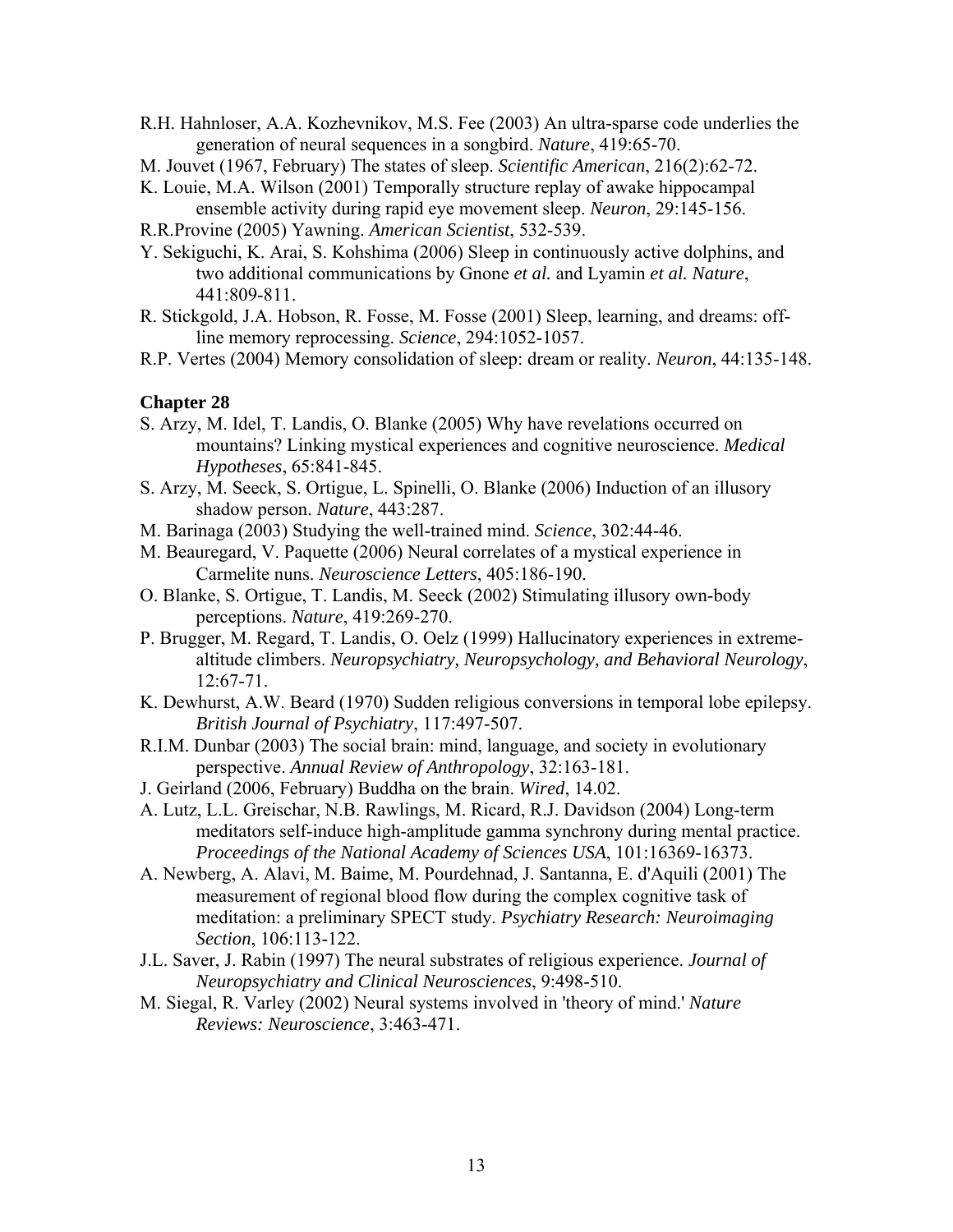- J.P. Mohr, D.W. Choi, J.C. Grotta, B. Weir, P.A. Wolf, eds. (2004) *Stroke: Pathophysiology, Diagnosis, and Management*, 4th edition. Oxford: Churchill Livingstone.
- (2003) Know stroke: know the signs, act in time. National Institutes of Neurological Disorders and Stroke publication. Brochure available at http://www.stroke.ninds.nih.gov/.

Medline stroke resource: http://www.nlm.nih.gov/medlineplus/stroke.html

(2005, March-April) Brain attack: a look at stroke prevention and treatment. *FDA Consumer Magazine*. Available online at http://www.fda.gov/fdac/features/2005/205\_stroke.html.

- J. Chick (1999) Can light or moderate drinking benefit mental health? *European Addiction Research*, 5:74-81.
- G.B. Jensen, B. Pakkenberg (1993) Do alcoholics drink their neurons away? *Lancet*, 342:1201-1204.
- P.J. Kenny, A. Markou (2006) Nicotine self-administration acutely activates brain reward systems and induces a long-lasting increase in reward sensitivity. *Neuropsychopharmacology*, 31:1203-1211.
- M.A. King, B.E. Hunter, D.W. Walker (1988) Alterations and recovery of dendritic spine density in rat hippocampus following long-term ethanol ingestion. *Brain Research*, 459:381-385.
- A. Klein (2007) Staving off dementia: marijuana's active ingredient may help stall Alzheimer's disease. *Scientific American Mind*, April/May:14-15.
- M. Kubota, S. Nakazaki, S. Hirai, N. Saeki, A. Yamaura, T. Kusaka (2001) Alcohol consumption and frontal lobe shrinkage: study of 1432 non-alcoholic subjects. *Journal of Neurology, Neurosurgery, and Psychiatry*, 71:104-106.
- E.T.K. Leonardi, E.C. Azmitia (1994) MDMA (Ecstasy) inhibition of MAO Type A and Type B: comparisons with fenfluramine and fluoxetine (Prozac). *Neuropsychopharmacology*, 10:231-238.
- L. Letenneur (2004) Risk of dementia and alcohol and wine consumption: a review of recent results. *Biological Research*, 37:189-193.
- K.J. Mukamal, A. Ascherio, M.A. Mittleman, K.M. Conigrave, C.A. Camargo Jr., I. Kawachi, M.J. Stampfer, W.C. Willett, E.B. Rimm (2005) Alcohol and risk for ischemic stroke in men: the role of drinking patterns and usual beverage. *Annals of Internal Medicine*, 142:11-19.
- E.J. Nestler (2005) Is there a common molecular pathway for addiction? *Nature Neuroscience*, 8:1445-1449.
- R.A. Nicoll, B.E. Alger (2004, December) The brain's own marijuana. *Scientific American*, 291(12): 68-75.
- K. Nixon, F.T. Crews (2004) Temporally specific burst in cell proliferation increases hippocampal neurogenesis in protracted abstinence from alcohol. *Journal of Neuroscience*, 24:9714-9722.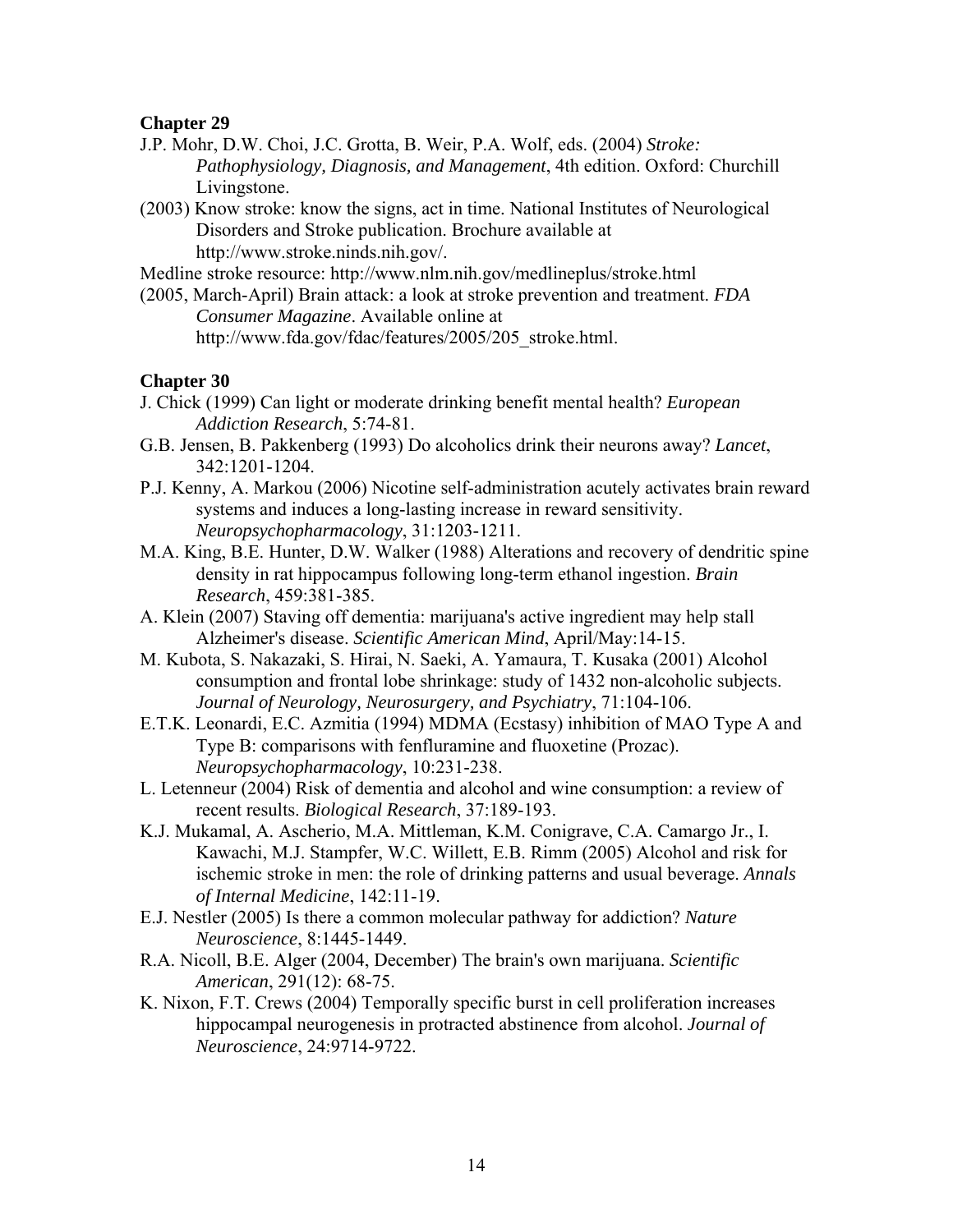- A. Pfefferbaum, E.V. Sullivan, M.J. Rosenbloom, D.H. Mathalon, K.O. Lim (1998) A controlled study of cortical gray matter and ventricular changes in alcoholic men over a 5-year interval. *Archives of General Psychiatry*, 55:905-912.
- E.V. Sullivan, M.J. Rosenbloom, K.O. Lim, A. Pfefferbaum (2000) Longitudinal changes in cognition, gait, and balance in abstinent and relapsed alcoholic men: relationships to changes in brain structure. *Neuropsychology*, 14:178-188.

Editorial (2006) Is this the bionic man? *Nature*, 442:109.

- W.S. Anderson, F.A. Lenz (2006) Surgery Insight: deep brain stimulation for movement disorders. *Nature Clinical Practice Neurology*, 2:310-320.
- B.-P. Bejjani, P. Damier, I. Arnulf, L. Thivard, A.-M. Bonnet, D. Dormont, P. Cornu, B. Pidoux, Y. Samson, Y. Agid (1999) Transient acute depression induced by highfrequency deep-brain stimulation. *New England Journal of Medicine*, 340:1476- 1480.
- A.-L. Benabid, P. Pollak, D. Gao, D. Hoffmann, P. Limousin, E. Gay, I. Payen, A. Benazzouz (1996). Chronic electrical stimulation of the ventralis intermedius nucleus of the thalamus as a treatment of movement disorders. *Journal of Neurosurgery*, 84:203-214.
- A. Berney, M. Panisset, A.F. Sadikot, A. Ptito, A. Dagher, M. Fraraccio, G. Savard, M. Pell, C. Benkelfat (2007) Mood stability during acute stimulator challenge in Parkinson's disease patients under long-term treatment with subthalamic deep brain stimulation. *Movement Disorders* 22:1093-1096.
- M.S. George, Z. Nahas, D.E. Bohning, F.A. Kozel, B. Anderson, J.-H. Chae, M. Lomarev, S. Denslow, X. Li, C. Mu (2002) Vagus nerve stimulation therapy: a research update. *Neurology* 59:S56-S61.
- L.R. Hochberg, M.D. Serruya, G.M. Friehs, J.A. Mukand, M. Saleh, A.H. Caplan, A. Branner, D. Chen, R.D. Penn, J.P. Donoghue (2006) Neuronal ensemble control of prosthetic devices by a human with tetraplegia. *Nature*, 442:164-171.
- G. Kleiner-Fisman, J. Herzog, D.N. Fisman, F. Tamma, K.E. Lyons, R. Pahwa, A.E. Lang, G. Deuschl (2006) Subthalamic nucleus deep brain stimulation: summary and meta-analysis of outcomes. *Movement Disorders*, 21 Suppl. 14:S290-S304.
- P. Krack, A. Batir, N. Van Blercom, S. Chabardes, V. Fraix, C. Ardouin, A. Koudsie, P.D. Limousin, A. Benazzouz, J.F. LeBas, A.-L. Benabid, P. Pollak (2003) Fiveyear follow-up of bilateral stimulation of the subthalamic nucleus in advanced Parkinson's disease. *New England Journal of Medicine*, 349:1925-1934.
- J. Kulisevsky, M.L. Berthier, A. Gironell, B. Pascual-Sedano, J. Molet, P. Parés (2002) Mania following deep brain stimulation for Parkinson's disease. *Neurology*, 59:1421-1424.
- P. Limousin, P. Krack, P. Pollack, A. Benazzouz, C. Ardouin, D. Hoffmann, A.-L. Benabid, A-L. (1998). Electrical stimulation of the subthalamic nucleus in advanced Parkinson's disease. *New England Journal of Medicine*, 339:1105-1111.
- H.S. Mayberg, A.M. Lozano, V. Voon, H.E. McNeely, D. Seminowicz, C. Hamani, J.M. Schwalb, S.H. Kennedy (2005) Deep brain stimulation for treatment-resistant depression. *Neuron*, 45:651-660.